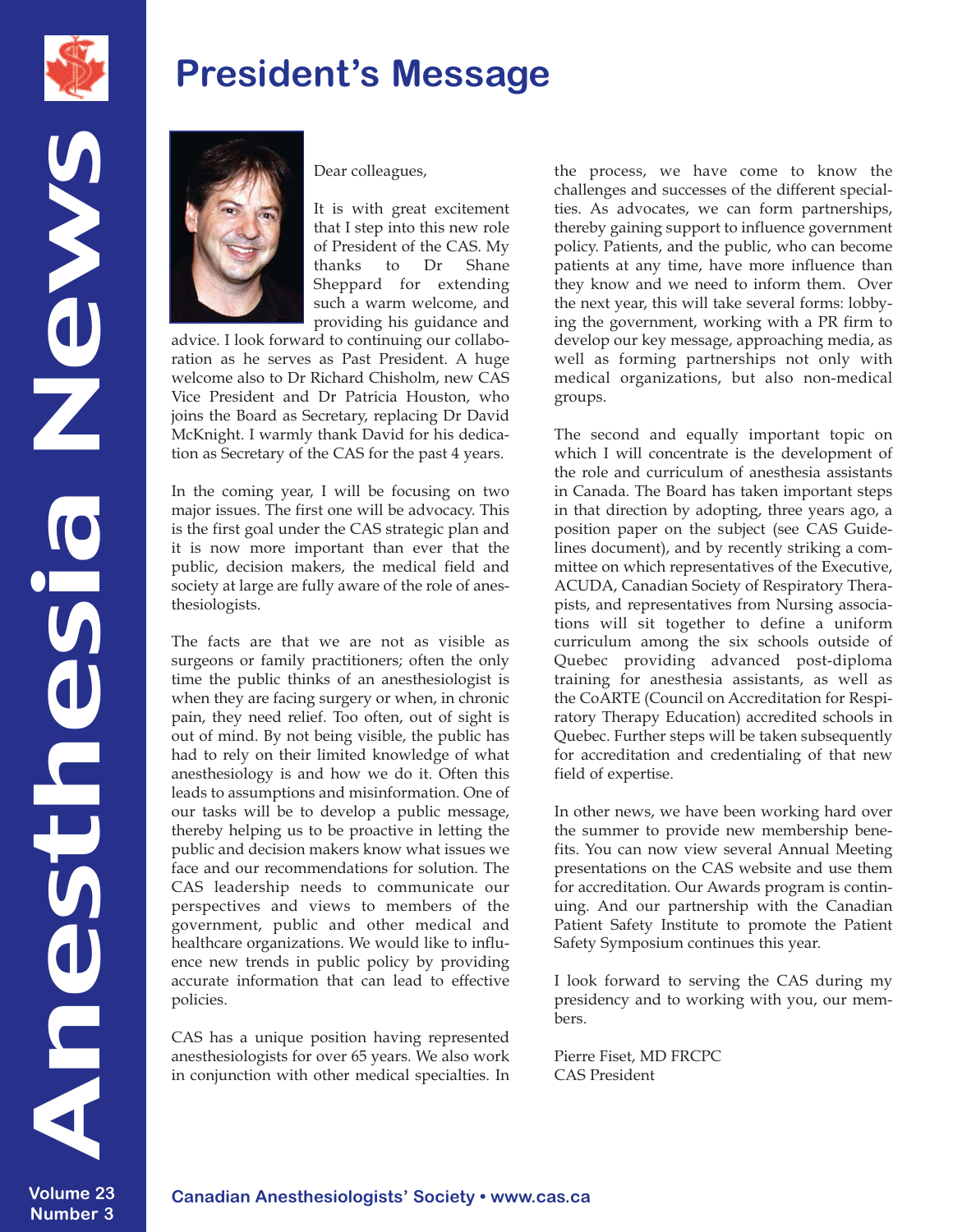#### **In This Issue**

#### **2008/2009 Board of Directors**

| <b>Members</b> |
|----------------|
| President      |
| Past President |
| Vice-President |
| Secretary      |
| Treasurer      |

Shane Sheppard, Saskatoon Richard Chisholm, Fredericton Patricia Houston, Toronto Susan O'Leary, St John's Divisional Representatives British Columbia **Gottom Deffrey Rains, New Westminster**<br>Alberta **Alberta** Marion Dobberthien. Calgary Alberta Marion Dobberthien, Calgary<br>Saskatchewan Marion Dobberthien, Regina Saskatchewan **Annabelle Mang, Regina**<br>Manitoba **Mangkatan Stephen Kowalski**, Winnin Manitoba Stephen Kowalski, Winnipeg Ontario Christopher Bodley, North Bay Quebec Claude Trepanier, Québec<br>
New Brunswick Charle Andrew Nice, Quispamsis New Brunswick **Andrew Nice, Quispamsis**<br>Nova Scotia **Andrew Daniel Lazaric**. Port Willian Nova Scotia **Daniel Lazaric, Port Williams**<br>Prince Edward Island Dean-Yves Dubois Charlottel Jean-Yves Dubois, Charlottetown Newfoundland and Labrador Resident Representative Sarah Nickolet, Halifax

Pierre Fiset, Montreal

Ex-officio Member

Executive Director **Stanley Mandarich** 

Invited Guests<br>CJA Editor-in-Chief

CJA Editor-in-Chief Donald Miller, Ottawa<br>CARF Chair Doreen Yee, Toronto CARF Chair **Doreen Yee, Toronto**<br>CAS IEF Chair **CAS** Francesco Carli, Mor CAS IEF Chair Francesco Carli, Montreal<br>RCPSC Rep Josée Lavoie, Montreal Josée Lavoie, Montreal

Homer Yang, Ottawa

You may contact members, representatives, and invited guests of the Board of Directors through the CAS central office.

#### **Editor-in-Chief**

Dr Patricia Houston

**Design and Production**

#### Ms Temi Adewumi

**Contributors**

Dr Richard Brull, Dr Thomas Coonan, Dr Neal Badner, Dr Peter Slinger, Dr Jennifer Szerb

## **Welcome to the new CAS Secretary**

#### **Dr Patricia Houston**

*Dr Patricia Houston graduated in medicine from the University of Toronto in 1978* and completed her anesthesiology residency in Toronto in 1983. She is the *Anesthetist-in-Chief and Medical Director of Perioperative Services at St Michael's Hospital, Toronto.* 

Dr Houston joined St Michael's in 1997 after having been a part of faculty at University Health Network in Toronto. She has been in her current position since 2000.

Dr Houston is Professor and Vice-Chair Education in the Department of Anesthesia at the University of Toronto. She oversees the undergraduate, post-graduate and fellowship educational programs within the department and provides support to an ongoing faculty development program for the departmental membership. She holds a medical degree and Masters in Education from the University of Toronto and is a Fellow of the Royal College of Physicians and Surgeons of Canada (RCPSC).

She is past chair of the written exam committee for anesthesia at the RCPSC. She is the current chair of the CAS Continuing Education and Professional Development Committee and is helping to organize a new Continuing Education Committee for ACUDA.

Her personal time is spent with her husband, an orthopedic surgeon, and their three children. She also loves to run, ski, golf and cook and has been trying to become proficient at Pilates.

# **Canadian Journal of Anesthesia signs contract with Springer Science and Business Media**

We are pleased to announce that Springer Science and Business Media will be the publishers of the *Canadian Journal of Anesthesia* as of January 2009.

Springer is a global publisher serving research and academic communities around the globe. They are publishers of journals, major reference works, books and digital media and we look forward to a seamless transition for our members. Springer is well qualified to work with online submissions, publications and distribution, while at the same time, remaining flexible to tailor journal features to the specific needs of the Society.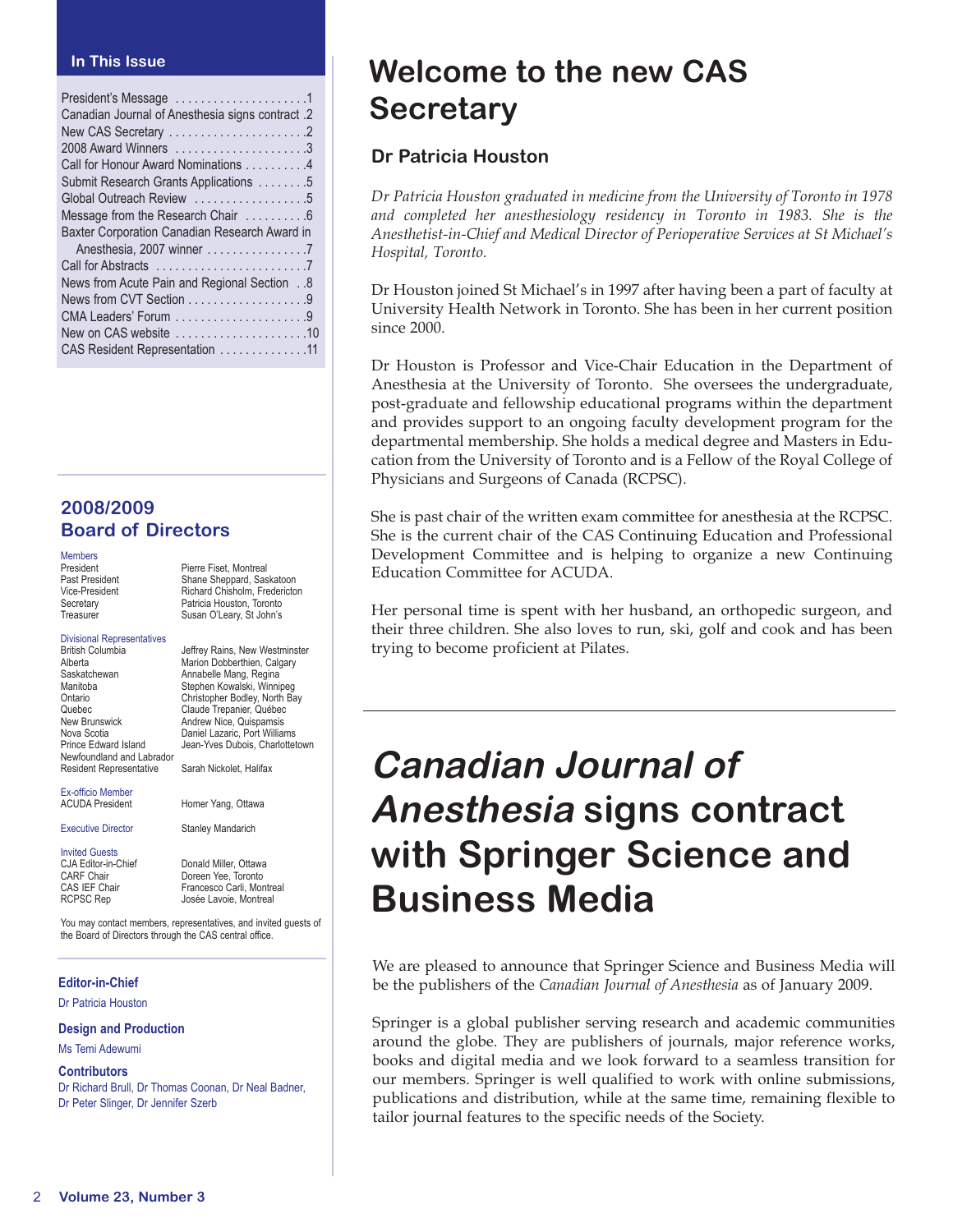## **2008 - Winners**

## **Research Grants, Career Scientist and Residents' Award**

#### **CAS-Abbott Laboratories Ltd Career Scientist Award in Anesthesia, \$120,000**

*Dr Ban Tsui*

#### **University of Alberta, Edmonton, AB**

Electrical impedance: a novel approach for detecting intraneural needle placement in regional anesthesia

#### **Canadian Anesthesiologists' Society Research Award, \$30,000**

#### *Dr Mrinalini Balki*

#### **Mount Sinai Hospital, Toronto, ON**

Optimizing contractility in human myometrium previously exposed to oxytocin: An in-vitro approach to improving treatment options for primary post-partum hemorrhage in laboring women

#### **Baxter Corporation Canadian Research Award in Anesthesia, \$20,000**

#### *Dr Ralph Lattermann*

**McGill University Health Centre, Montreal, QC** Metabolic preconditioning using intravenous dextrose: a novel strategy to improve hepatic function after liver resection

#### **David S Sheridan Canadian Research Award, \$10,000**

#### *Dr Peter MacDougall*

**Dalhousie University, Halifax, NS** Nova Scotia Chronic Pain Collaborative Care Network (NSCPCCN): A Pilot Project

#### **Dr R A Gordon Patient Safety Research Award, \$40,000**

#### *Dr Mark Ansermino*

**British Columbia Children's Hospital, Vancouver, BC** Safe administration of propofol for sedation in children

### **Novo Nordisk Canada - CAS Research Award in Perioperative Hemorrhage, Hemostsis and/or Transfusion, \$40,000**

#### *Dr Kevyan Karkouti*

**Toronto General Hospital, Toronto, ON** Efficacy Of Autologous Predonation Of Blood: A Double-Blinded, Randomized, Controlled Clinical Trial

#### **Organon Canada Ltd Canadian Research Award in Anesthesia, \$20,000**

*Dr James Paul*

#### **McMaster University, Hamilton, ON**

Using root cause analysis with notification to decision makers to reduce adverse events on an acute pain service

### **Dr Earl Wynands Research Award in Cardiovascular Anesthesia and/or Perioperative Blood Conservation, \$30,000**

*Dr André Denault*

**Montreal Heart Institute, Montreal, QC** Inhaled milrinone in cardiac surgery

#### **CAS/GE Healthcare Canada Research Award in Perioperative Imaging, \$30,000**

*Dr Ruth Graham*

**University of Manitoba, Winnipeg, MB** A CT Imaging Study of Biologically Variable Ventilation and Alveolar Fluid Clearance in a Porcine Model of Acute Respiratory Distress Syndrome

### **CAS Research Grant in Neuroanesthesia, \$20,000**

#### *Dr Uwe Schwarz*

**Children's Hospital of Eastern Ontario, Ottawa, ON** The Effect of Isoflurane, Sevoflurane and Desflurane on Programmed Cell Death of Neurons during Synaptogenesis in Mice

#### **Smiths Medical Canada Ltd Canadian Research Award in Pain Research and/or Regional Anesthesia, \$10,000**

*Dr Ban Tsui*

**University of Alberta, Edmonton, AB**

Electrical impedance: a novel approach for detecting intraneural needle placement in regional anesthesia

### **CAS / Vitaid-LMA Residents' Research Award, \$5,000**

#### *Dr Collin Clarke*

**University of Western Ontario, London, ON** Neuroimaging of lidocaine-induced analgesia in complex regional pain syndrome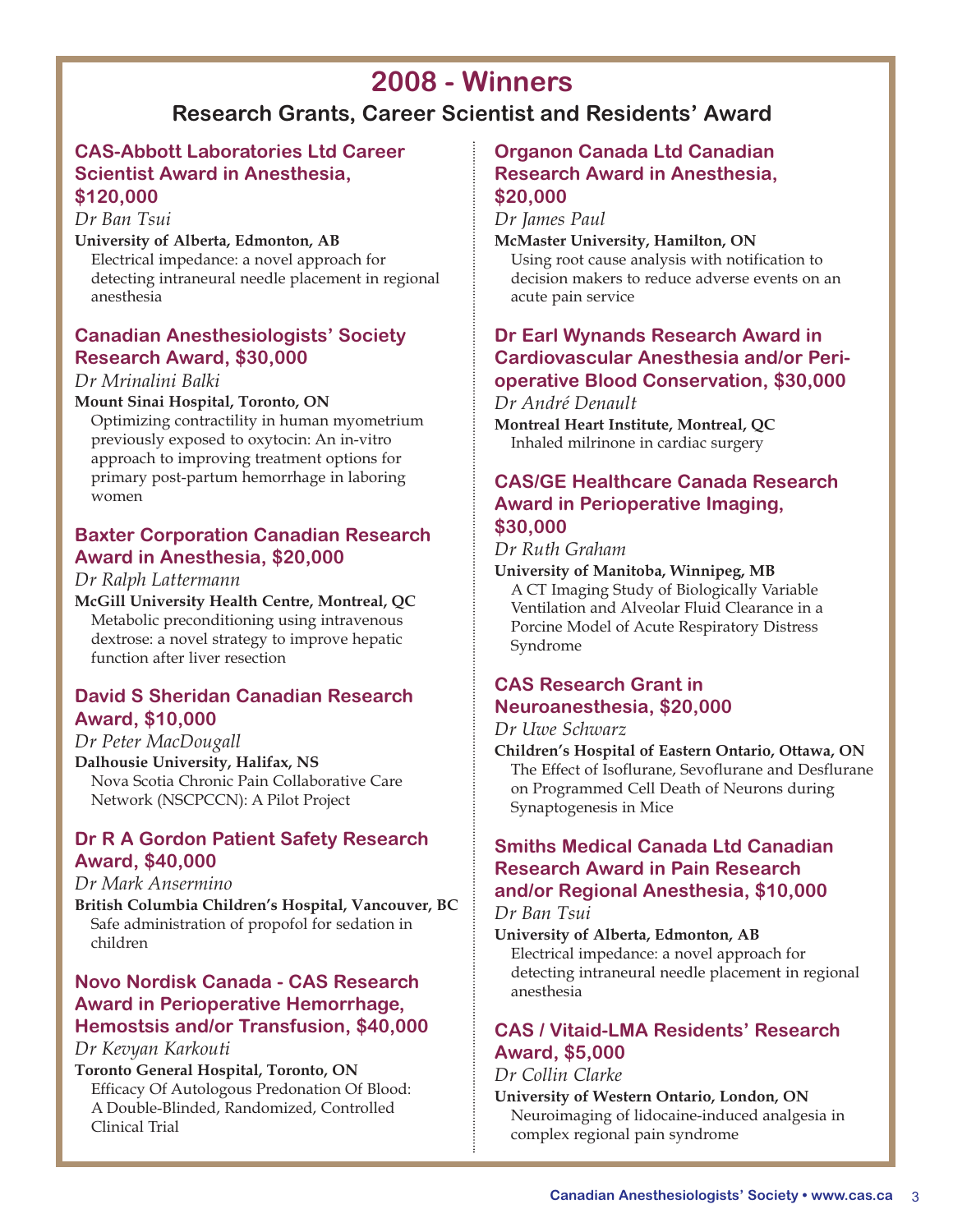## **Call for Honour Award Nominations**

Nominations must be received by **October 31, 2008\*** These awards will be presented at the 2009 Annual Meeting in Vancouver.

## **Gold Medal**

*The Gold Medal is the highest award of the Canadian Anesthesiologists' Society. It is a personal award consisting of an inscribed gold medal given in recognition of excellence in matters related to anesthesia.*

#### **Eligibility**

The medal may be awarded to any individual, ordinarily a Canadian:

- who has made a significant contribution to anesthesia in Canada through teaching, research, professional practice, or related administration and personal leadership;
- who is not a member of the current Board of Directors or its committees;
- who may be active or retired from his/her field of interest.

## **Clinical Teacher Award**

*To recognize excellence in the teaching of clinical anesthesia.*

#### **Eligibility**

The award shall be made to a member of the CAS who has made a significant contribution to the teaching of anesthesia in Canada. The recipient shall not be a member of the Board of the Society.

## **Clinical Practitioner Award**

*To recognize excellence in clinical anesthesia practice.*

#### **Eligibility**

The award shall be given to a member of the CAS who has made a significant contribution to the practice of clinical anesthesia in Canada. The recipient shall not be a member of the Board of the Society.

### **John Bradley Young Educator Award**

*To recognize excellence and effectiveness in education in anesthesia.*

#### **Eligibility**

The award shall be given to an Active member of the CAS within his/her first 10 years of practice who has made significant contributions to the education of students and residents in anesthesia in Canada. The recipient shall not be a member of the Board of the Society.

## **Emeritus Membership**

*To recognize retired individuals who during their longstanding practice made a significant contribution to anesthesia.*

#### **Eligibility**

The recipient will have been an Active member of the Society in practice for 30 years or more.

### **Research Recognition Award**

*The Research Recognition Award will be presented by the Canadian Anesthesiologists' Society to honour a senior investigator who has sustained major contributions in anesthesia research in Canada.*

The award will consist of a framed certificate and will be presented at the Annual Meeting of the Canadian Anesthesiologists' Society.

## **Other award: Medical Student Prize**

*To increase awareness among undergraduate medical students of the specialty of anesthesia and the role of anesthesiologists in healthcare*.

#### **Eligibility**

Full-time medical students in any Canadian medical school.

\***Note:** Deadline is February 9, 2009

**Please visi[t http://www.cas.ca/research/research\\_award/ f](http://www.cas.ca/research/research_award/ )or more on nomination/selection as well as nominations instructions.**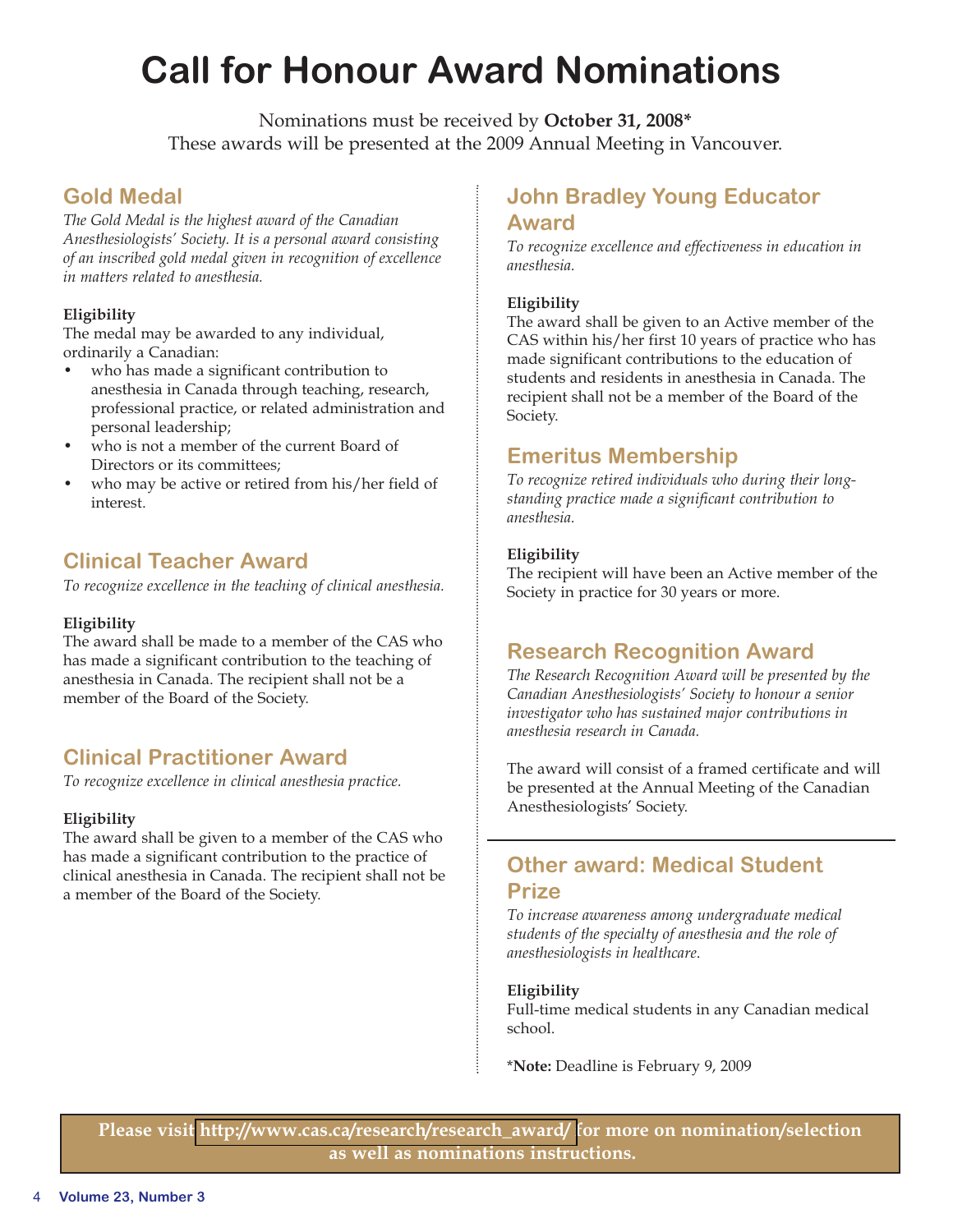# **Invitation to Submit 2009 Research Grant Applications**

#### **Career Scientist Award**

• CAS/Abbott Laboratories Ltd Career Scientist Award in Anesthesia

#### **New Investigator Awards**

- Canadian Anesthesiologists' Society Research Award
- Baxter Corporation Canadian Research Award in Anesthesia
- David S Sheridan Canadian Research Award

#### **Open Award**

• Dr R A Gordon Patient Safety Research Award

#### **Subspecialty Awards**

- Dr Earl Wynands Research Award in Cardiovascular Anesthesia
- CAS/GE Healthcare Canada Research Award in Perioperative Imaging
- CAS Research Grant in Neuroanesthesia
- Smiths Canada Ltd Research Award in Pain Research and/or Regional Anesthesia

#### **Residents' Award**

• CAS/Vitaid Residents' Research Grant Competition

### **Application Deadline January 9, 2009**

For more information, please contact: **Research Grants, Career Scientist, Fellowship and Residents' Program** 

Canadian Anesthesiologists' Society 1 Eglinton Avenue East, Suite 208 Toronto, Ontario M4P 3A1 Phone: 416-480-0602, ext 11 Fax: 416-480-0320 Email: meetings@cas.ca Online: [www.cas.ca/research/grants\\_awards](http://www.cas.ca/research/grants_awards ) 

## **Global Outreach Review**

#### *Dr Christine Manning, MD* Mbingo Baptist Hospital, Mbingo, Cameroon

While anesthesiologists at the 2008 CAS meeting considered the future of anesthesia in North America, most were probably unaware of the issues occupying the minds of anesthesia providers (mostly nurses rather than physicians) in the 80% of the world that is yet developing. "How can we learn to maintain our only source of oxygen, a concentrator that is dying from the effects of humidity, dust, and totally erratic electricity? Where can we obtain suxamethonium fresher than our current stock which outdated in 2005? How should we clean an endotracheal tube that must be reused dozens of times, in an area with a 10% HIV infection rate? How can we intubate a difficult airway with just a laryngoscope and a bougie? How can we provide reasonable analgesia with acetaminophen, ibuprofen and a minimal morphine supply, on a ward of 60 post-op patients, cared for by two nurses and two aides?"



**Dr Sarah Hodges, Global Outreach Program speaker**

Canadian anesthesiologists contemplating offering their services in a developing country rightly feel intimidated at the thought of encountering these and similar problems, along with limited and unfamiliar equipment, a different disease spectrum, and a variety of cultural issues.

But this year, for the first time in North America, "Global Outreach: Anesthesia in challenging environments" was held in Halifax in conjunction with the CAS Annual meeting. Organized and directed by Dr Tom Coonan with help from his Dalhousie colleagues, this threeday course was offered to 30 fortunate participants, allowing for a

continued on page 6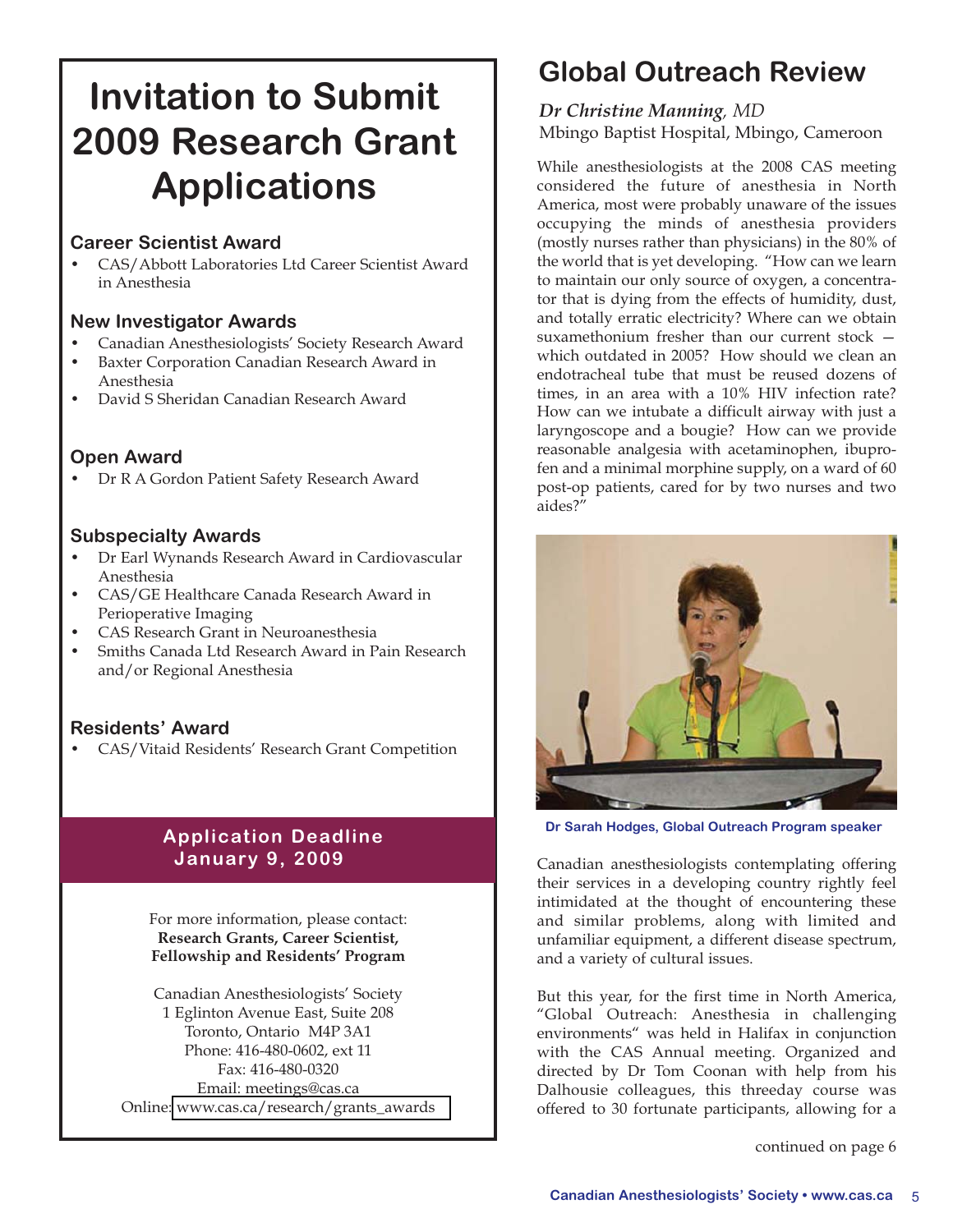

# **Message from the Research Advisory Chair**

*Dr Neal Badner*, MD FRCPC Chair, CAS Research Advisory Committee

In announcing the 2009 Research Grants, Career Scientist and Residents' Awards Program, the CAS and the Canadian Anesthesia Research Foundation (CARF) reaffirm their commitment to supporting investigators who build the scientific foundation of anesthesiology and facilitate its translation into clinical practice. Clinical advances, patient safety, and the future of our specialty are vitally dependent upon support for top-quality anesthesia research in Canada.

The CAS Research Advisory Committee wishes to thank those individuals and groups whose generous donations to CARF have made the Canadian Anesthesiologists' Society 2009 Research Grants, Career Scientist and Residents' Awards Program possible. In particular, we would like to gratefully acknowledge our corporate sponsors, for their support: Abbott Laboratories Ltd, Baxter Corporation, Canadian Patient Safety Institute, CAS Neuroanesthesia Section, CAS Cardiovascular and Thoracic Section, GE Healthcare Canada, Smiths Medical Canada Ltd, and Vitaid Ltd.

In partnership with the Canadian Patient Safety Institute

we will again present an award focused on patient safety research, defined as research on mitigation of unsafe practices, and/or development of best practices for achieving optimal patient outcomes in the practice of clinical anesthesia. Co-sponsored by the Canadian Patient Safety Institute and CARF, the Dr R A Gordon Patient Safety Research Award emphasizes the long-standing commitment of anesthesiologists to improvements in patient safety. In addition, with the 2009 CAS/Vitaid Resident research award, we are pleased to be able to offer support for individuals committed to doing research during their training as well.

Once again we will be utilizing an online submission process which was successfully used in 2008. Grant information and submissions can be accessed via links from the CAS home page or directly at: http://www.cas.ca/ [research/grants\\_awards/. The deadline for submissions](http://www.cas.ca/research/grants_awards ) is **Friday, January 9, 200**9.

We thank all those who donated to the CARF and who share in the commitment to sustain and advance Anesthesia research in Canada.

## **Global Outreach Review (cont'd)**

high faculty-student ratio, and lots of interaction. The aim was to give some preparation to Canadians interested in working overseas in environments that are both medically and personally challenging, and every item on the program was relevant for doing just that. (When I read the program on the Internet while I was working in Cameroon last spring, and saw that every topic was a part of my daily work life, I knew the course was a "must.")

The course is modeled on the one given for over 25 years in Oxford by Dr Michael Dobson, and a similar course run in Hobart, Australia, by Dr Haydn Perndt. Both these men came as faculty, to help initiate the Canadian course, and to share their knowledge and vast experience. Other faculty came from Uganda, the U.S., India, South Africa, as well as Canada — a wonderful gathering of expertise, experience, and personalities. As well, about half the participants, who ranged from residents to retired, had

already worked overseas and had experiences to share.

We heard about the realities of anesthesia provision in a global perspective. We learned how a lot can be done with little if you stick to basic principles: using the simple drawover system rather than our complex machines, giving an anesthetic with just ketamine and halothane (or maybe just ketamine), coping without electronic monitors, giving analgesia with minimal drug supplies. Obstetrics and pediatrics, which make up the bulk of an anesthetic practice overseas, were emphasized, along with the important issue of blood availability (or not).

We also heard and talked about staying healthy and safe ourselves, understanding our motives in wanting to go, being psychologically prepared for the mission, and adapting in a different culture. Since one invariably ends up teaching, there was a helpful session on doing that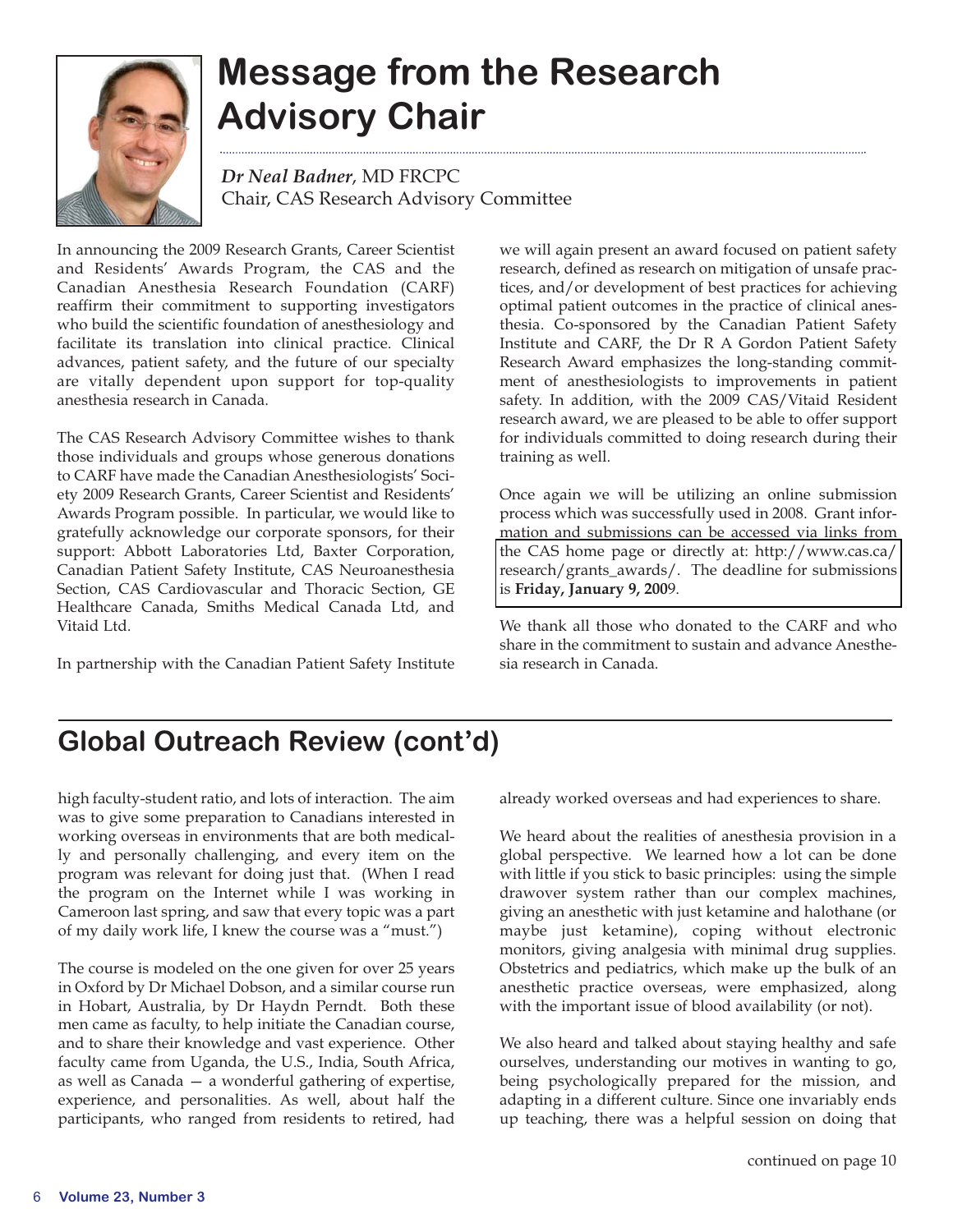## **2007 Winner of the Baxter Corporation Canadian Research Award in Anesthesia**

**Can ultrasound-detected intraneural injection predict nerve injury?**

*Dr Richard Brull,* MD FRCPC Toronto Western Hospital, Toronto ON



Dr Brull is a staff anesthesiologist at the Toronto Western Hospital and the Director of the Regional Anesthesia Fellowship training program at the University Health Network. He is an Assistant Professor of Anesthesia at the University of Toronto. His academic interests lie in ultrasound guidance for regional

anesthesia and neurological complications of regional anesthesia.

#### **Project Summary:**

As a reliable method to detect intraneural injection during peripheral nerve blockade, ultrasound (US) may be a useful aid to avoid nerve injury. If US-detected intraneural injection translates into nerve damage, then US may be a useful modality to decrease the risk of nerve injury associated with regional anesthesia. Alternatively, if US-detected intraneural injection does not translate into nerve damage, then US may not be a sensitive enough tool to reduce the risk of neuropathy related to intraneural injection.

In the final phase of this prospective, randomized, controlled single-blind animal study, we aimed to evaluate the association between US-detected intraneural injection and consequent nerve damage. To date, we have completed five intraneural injection pig experiments. For each animal, the right and left superior nerves of the axillary brachial plexus were randomly assigned to the Local Anesthetic (LA) side or the Control side. For the LA side, an intentional intraneural injection of up to 20 mL (depending on tissue leakage) lidocaine 2% with 1:200,000 epinephrine was made under US guidance at a speed of 15 mL/min into the superior nerve. For the Control side, no needle puncture or injectate was administered. For seven days thereafter, the animals underwent neurological examination by blinded veterinary staff for evidence of upper extremity neuropathy. On the seventh postoperative day, the superior nerves bilaterally were excised to be examined by a blinded pathologist for histological evidence of nerve damage.

While at the present time we are still in the process of examining tissue samples for our primary outcome measure, histological nerve damage, we do wish to share preliminary data regarding our secondary outcome measures, including intraneural injection pressure, degree of nerve expansion as visualized by US, and clinical evidence of nerve damage. Our preliminary results suggest that a clinically relevant volume of local anaesthetic can be injected intraneurally without resultant clinical neurological deficit under the present study conditions in a pig model. There was no association between the degree of nerve expansion observed on US, the volume injected, and clinical nerve injury. Finally, under the present study conditions, all five cases of intraneural injection generated relatively low pressures, possibly indicating that the needle tip was extrafascicular, which may at least partially explain the lack of clinical neurological deficit.

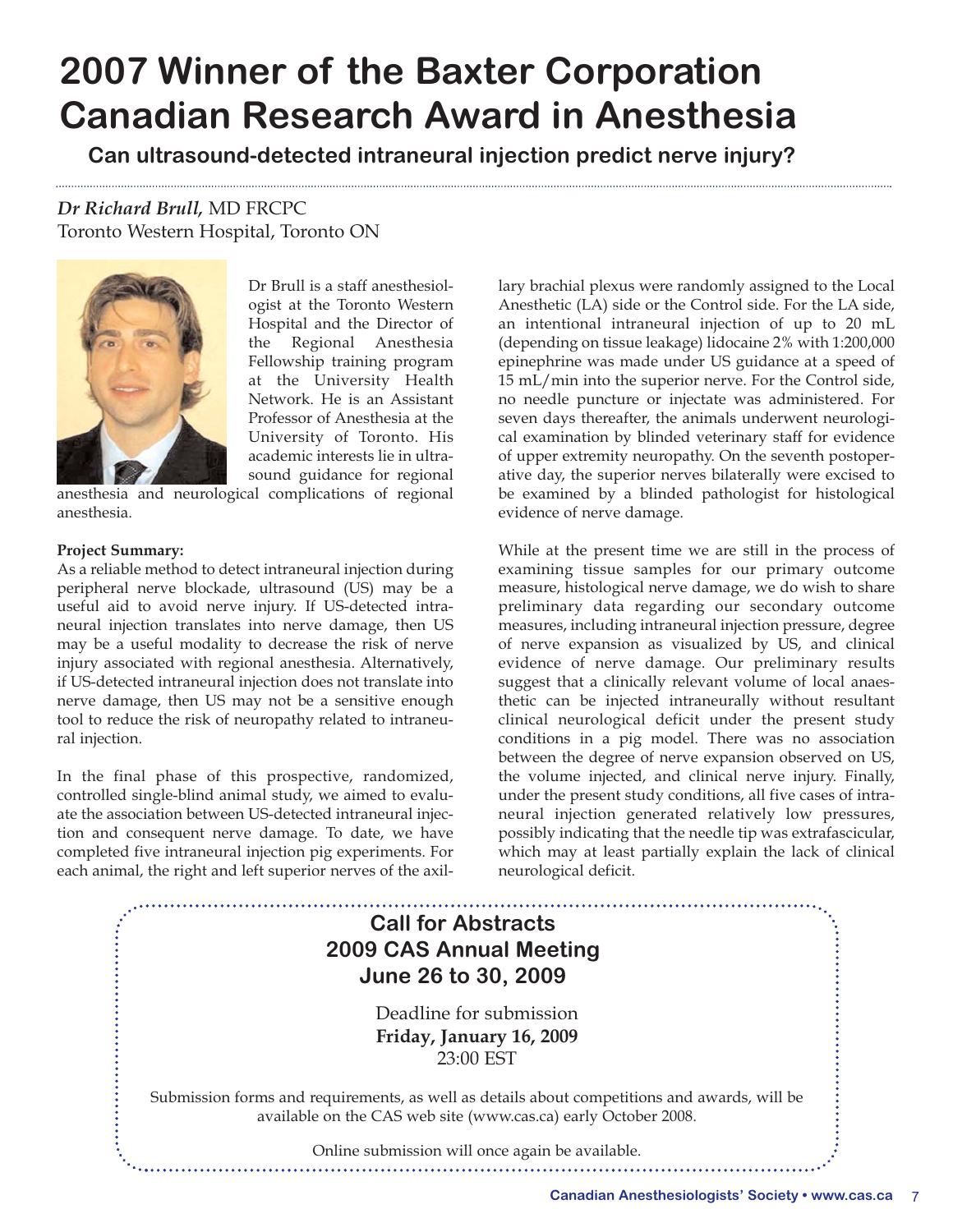

# **News from the Acute Pain and Regional Section**

*Dr Jennifer Szerb,* MD FRCPC Anesthesia Chair, Acute Pain and Regional Section szerbj@ns.sympatico.ca

The Acute Pain and Regional Section ran a busy and wellattended program at the CAS Annual Meeting this year. Lectures were given on the rationale for use of multimodal analgesia, how ultrasound technology can modify and reduce the risk of regional anesthesia, and developments in basic science pain research. We organized a lively debate on optimal pain management for thoracic surgery, with Dr Drew Bethune, a Halifax thoracic surgeon, arguing the pro side for paravertebral blocks, and Dr Peter Slinger giving the opposing case for epidural anesthesia. I am not sure how Dr Slinger managed it, but he even included pictures of the Halifax Explosion in his rebuttal, so there was some local history as well!

The Acute Pain and Regional Section gave 12 of the 18 workshops offered at the CAS Annual Meeting this year. The feedback from the CAS membership has been a need to learn the use of ultrasound for regional anesthesia, and thus eight of the workshops were at the basic level, two were advanced cadaveric workshops, and two were devoted to residents. The ratio of participants to demonstrators was no more than four to one, so that everyone got plenty of hands-on experience.

The exciting aspect of the workshops for the organizers was that we were able to draw on expertise from across the country. After contacting department chairs, and asking them to identify the regional anesthesia leaders in their programs, we invited demonstrators from British Columbia to Newfoundland. It is thrilling to see the depth of knowledge and proficiency in regional anesthesia across the country and we hope to draw on these skills again in 2009. However we do need feedback from the CAS membership with regard to the need for basic versus advanced ultrasound workshops, and what issues prevent translating skills learned at workshops into use in daily anesthesia practice. Please feel free to contact me — I would like to hear your comments.

There have been some changes in the structure of the executive of the Acute Pain and Regional Anesthesia Section. In the past, the chair held the position for three years before handing on the reigns to the next incumbent. We have modified this to make the chair elect, chair and past-chair all one-year terms, so the incoming chair elect has an opportunity to learn from the chair and the pastchair. The whole term of chair elect, chair and past-chair will be three years. In the last year, as chair elect I have been learning the ropes under the tutelage of Dr Colin McCartney. Being based in Halifax made the logistics of planning the workshops much easier. At this point we are still in search of a chair elect in the Vancouver region. Anyone interested please contact me.

As a section we would like to have enough funds at our disposal to assist in education opportunities for graduated anesthesiologists to improve their regional anesthesia skills. "Mini-fellowships" might make the transition from attending workshops to implementing skills in practice much easier. The importance of seeing a block performed in practice, or even better performing the block yourself under direct supervision, cannot be underestimated. For that reason over the next few years we will attempt to build a section fund that will allow some of these educational plans to become a reality.

Finally we have put together what we think is an exciting program for the annual meeting next year in Vancouver. Themes will include the use of regional anesthesia in trauma, a debate on whether we should intentionally inject inside nerves as the optimal method to achieve a good block, some basic science updates, and esoteric uses of ultrasound technology.

Stay tuned.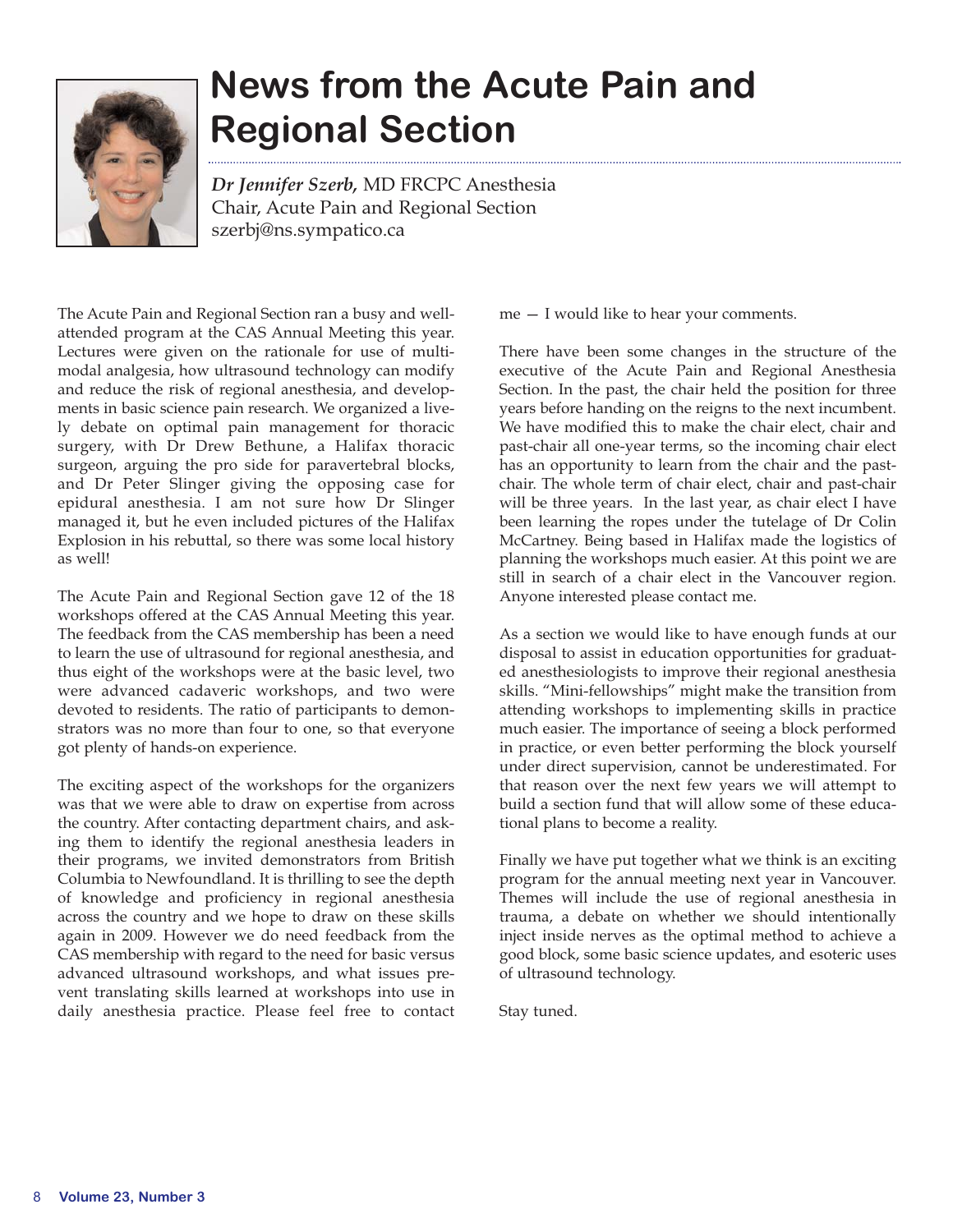

# **Cardiovascular and Thoracic (CVT) Section News**

*Dr Peter Slinger*, MD FRCPC CVT Section Chair

The CVT section had a very full and well-received program at the CAS annual meeting in Halifax in June. Highlights included the refresher course lecture on "Diastolic Dysfunction" by Dr Stan Shernan from the Brigham and Women's in Boston, a spirited lunch debate on "Tight Perioperative Glucose Control in Cardiac Surgery" by Drs Thomas Schricker (McGill) and Claude Laflamme (Sunnybrook, Toronto).

The CVT Symposium topic this year was "Future Trends in Cardiac Anesthesia" and included presentations on "Percutaneous Valve Replacement" by Dr Ron Ree (St Paul's, Vancouver), "Ventricular Assist Devices" by Dr Annette Vegas

(TGH, Toronto), "3D Echo" by Dr Stan Shernan and "Future Developments in Electrophysiology" by Dr John Sapp (cardiologist, Halifax).

Other portions of the CVT program included poster-discussion sessions, a very enjoyable "TEE in Hemodynamic-Instability" case-presentation session led by Dr Andre Denault (University of Montreal) during which anesthesiologists from across the country stumped the audience with their most interesting cases, and an excellent "Lung Isolation Workshop" organized by Dr Ian Morris and the Thoracic Anesthesia group from Halifax.

Plans have already begun for the CVT segments of the CAS annual

meeting in Vancouver in June 2009. The lunch debate topic will be the "Ethics of the Anesthesiologist's Involvement in Organ Donation after Cardiac Death" and the symposium topic will be the "Impact of New advances in Imaging on Anesthesia Practice."

The CVT Section was deeply saddened by the tragic loss to Dr Davy Cheng's family of their daughter Adrienne in June. Davy has been a pillar of the CVT section, serving as section president from 1998-2001 and he has continued to contribute tirelessly to the section since then. We are actually a fairly small and close community in anesthesia in Canada and this touched us all.



At this year's Canadian Medical Association's (CMA) Leaders' Forum series (October 25-27, 2008, Ottawa ON), physicians, medical students and residents will acquire the leadership tools and techniques needed to succeed. This year's theme is "Learn to Lead." Keynote speakers include Michele Landsberg, Michael Decter, Dr Brian Goldman, Dr Scott McLeod and Irshad Manji.

Visit [http://www.cma.ca/index.cfm/ci\\_id/39347/la\\_id/1.htm.](http://www.cma.ca/index.cfm/ci_id/39347/la_id/1.htm ) Contact the CMA directly should you have any questions.

E-mail: leadership@cma.ca Phone: Carol Rochefort, (800) 663-7336, ext. 2253 Register online: [http://www.cma.ca/index.cfm/ci\\_id/39347/la\\_id/1.htm](http://www.cma.ca/index.cfm/ci_id/39347/la_id/1.htm ) or download a printable registration form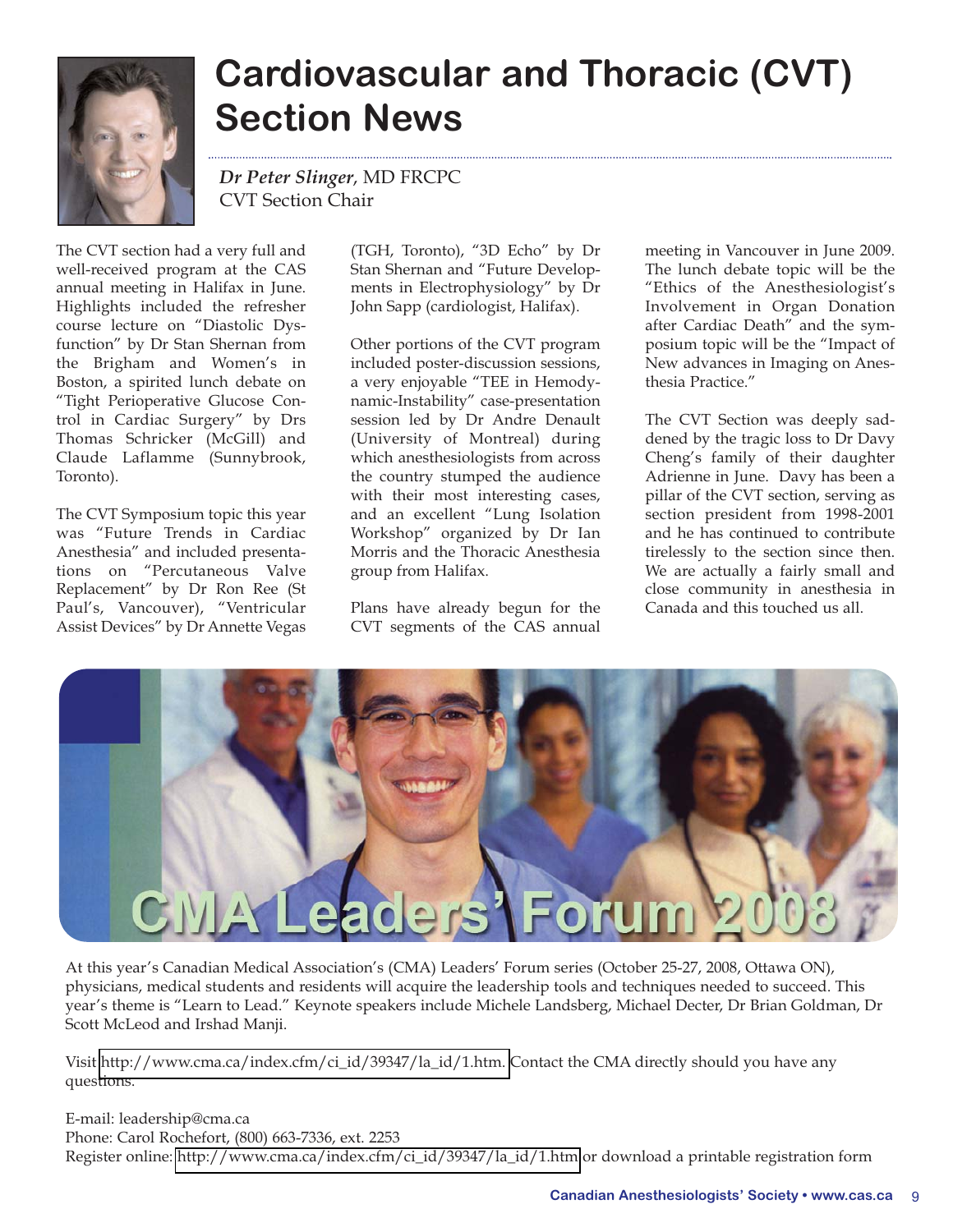## **Global Outreach Review (cont'd)**



**Global Outreach Program participants**

better. And the faculty shared from the good and the bad of their personal experience in far-flung places, both formally in talks, and informally in the continuous interaction at coffee breaks and meals. A good deal was exchanged about the philosophy of aid, and how we can best be helpful in a sustainable way. It was an invaluable exchange of ideas.

Two engineers from the UK company Diamedica also attended, bringing equipment designed specifically for the problems that beset developing countries. As long as their display room was open, participants were there going over the equipment and asking questions. Lack of maintenance ability is a huge problem in the developing world, so their demonstrations on caring for equipment were most helpful—as was their willingness to provide their e-mail support for future questions.

And so, in three very full and intense days, a wealth of practical information was exchanged, friendships formed in the milieu of shared interests, great contacts were made for getting advice when overseas, and we were encouraged by the opportunities for ordinary anesthesiologists to "give back" a little to others with less in our world. It was a challenging and valuable time — intellectually, philosophically, and personally—and a lot of fun too.

Many thanks are due to all those who were involved in the careful planning, and the teaching. This is a great course which we hope will be offered yearly now in Canada. I would strongly recommend it for anyone thinking of working in a "challenging environment."

**Note:** more photos available on the web version of the newsletter.

## **CAS Resident representation to the 2008 American and Australian Anesthesia Meetings**



Every year CAS sponsors two residents to attend the annual meetings of the American as well as the Australian Societies of Anesthesiologists. Residents are invited to apply by submitting a paragraph on why they would like to attend. To qualify, they must also be senior residents, from different universities, and must submit a report of their experiences at the meeting.

We congratulate the following 2008 winners:

*Dr Sarah Nickolet* of Dalhousie University, Halifax, Nova Scotia will attend the Australian Society of Anaesthetists & New Zealand Society of Anaesthetists Combined Scientific Meeting. It will be held in Wellington, New Zealand from October 11-14, 2008.

*Dr Trevor Hennessey* of McGill University, Montreal, Quebec will attend the American Society of Anesthesiologists meeting. This will occur from October 18 to 22, 2008 in Orlando, Florida.